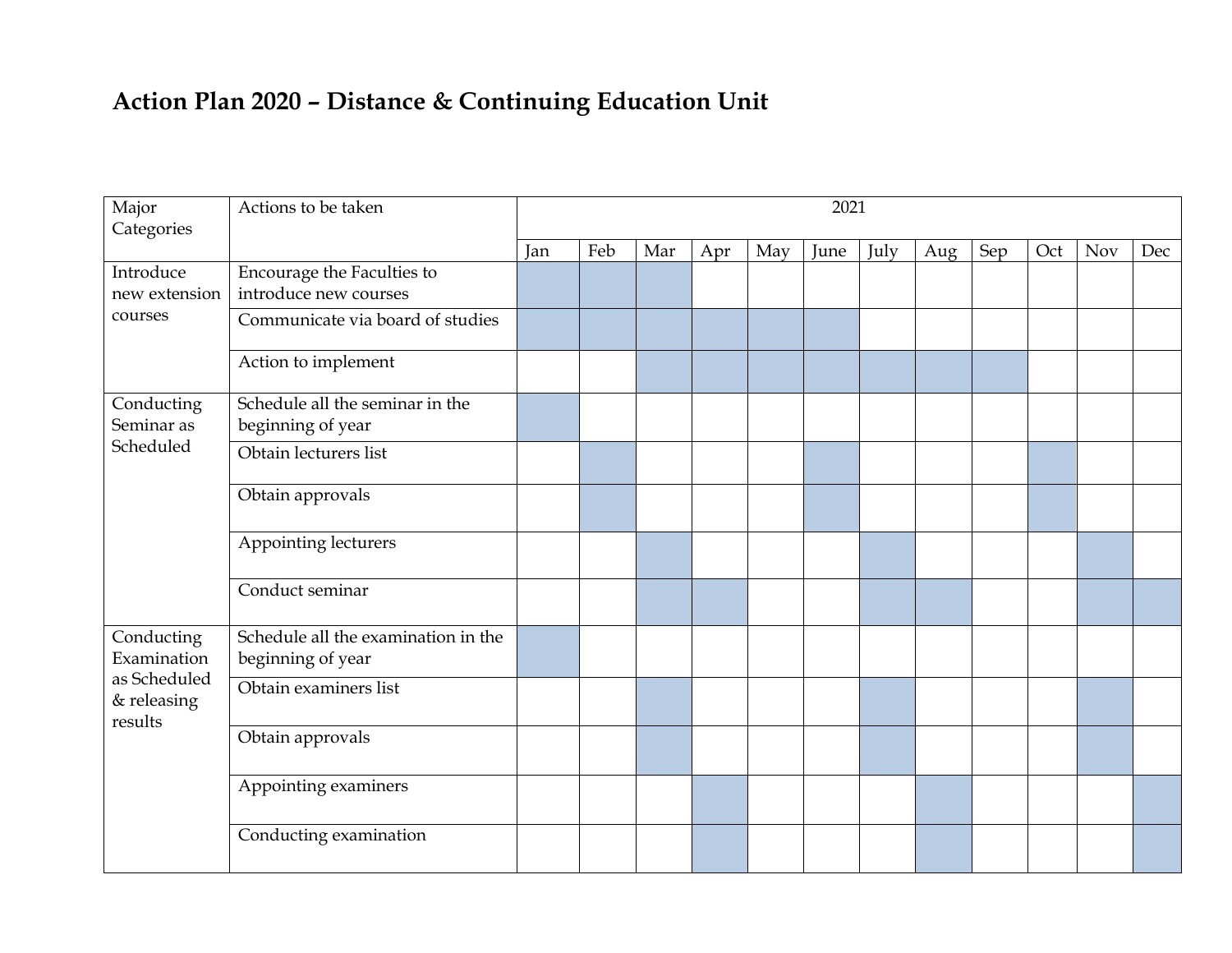|                                                                           | Completion of marking within<br>deadline                 |  |  |  |  |  |  |
|---------------------------------------------------------------------------|----------------------------------------------------------|--|--|--|--|--|--|
|                                                                           | Completion of result entering and<br>having result board |  |  |  |  |  |  |
| Completion<br>of 18 <sup>th</sup> batch                                   | Completion of Student Registration                       |  |  |  |  |  |  |
| academic<br>activities                                                    | Prepare master plan for start<br>academic                |  |  |  |  |  |  |
|                                                                           | Subject selection                                        |  |  |  |  |  |  |
|                                                                           | Action to start academic                                 |  |  |  |  |  |  |
| Revision of<br><b>BA</b>                                                  | Revising the curriculum and obtain<br>approval           |  |  |  |  |  |  |
| curriculum<br>according to                                                | Completing the application                               |  |  |  |  |  |  |
| the UGC<br>circular                                                       | Obtain UGC approval                                      |  |  |  |  |  |  |
| Handling<br>Student<br>grievances                                         | Conducting grievance committee<br>meetings once a month  |  |  |  |  |  |  |
|                                                                           | Providing solutions                                      |  |  |  |  |  |  |
|                                                                           | Obtain approval                                          |  |  |  |  |  |  |
| Internal<br>Quality<br>Assurance-<br>improving<br>quality of<br>processes | Conducting IQAC meetings                                 |  |  |  |  |  |  |
|                                                                           | Developing SoPs                                          |  |  |  |  |  |  |

## **Action Plan 2020 – Distance & Continuing Education Unit**